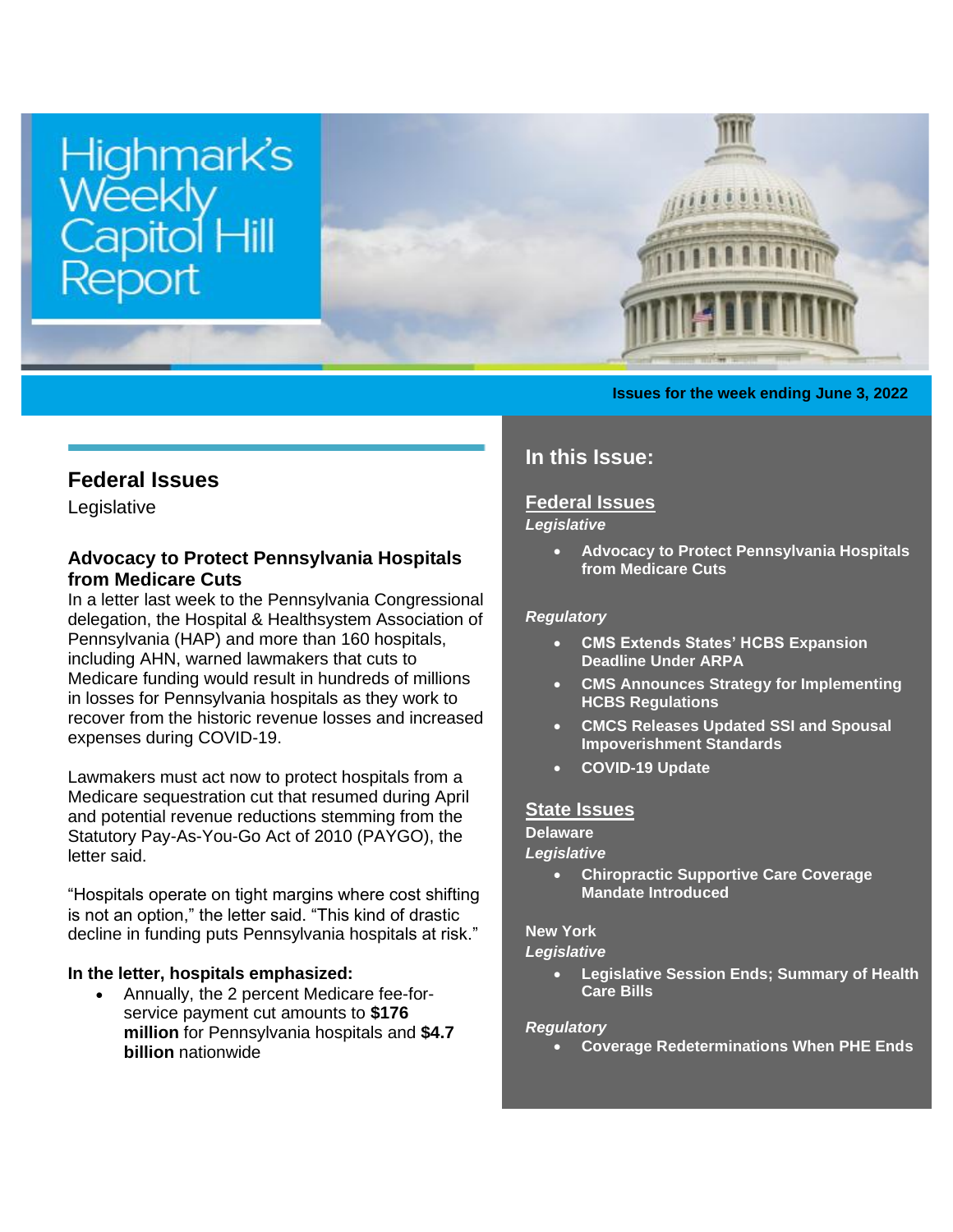- Failure to waive PAYGO will result in an estimated loss of more than **\$350 million** for Pennsylvania hospitals in fee-for-service payments during 2023
- The relief that Congress provided through the Provider Relief Fund and through halting these payment cuts has been critical to supporting hospitals' COVID-19 response and remains paramount to their ability to provide patient care
- A drastic decline in funding puts Pennsylvania's hospitals at risk

### **Industry Trends**

#### **Policy / Market Trends**

- **[AHIP Corrects the Record on Providers'](#page-4-1)  [Disinformation Campaigns Against MA](#page-4-1)**
- **[CMS Updates Medicaid.gov to Assist](#page-5-0)  [Beneficiaries in Preparing for](#page-5-0)  [Redeterminations](#page-5-0)**
- **[CMS Releases Tool Outlining Ten](#page-5-1)  [Fundamental Actions for States Preparing for](#page-5-1)  [the PHE Unwinding](#page-5-1)**
- **[CBO Releases Medicaid Baseline Projections](#page-5-2)**
- **[CMS Released the Latest Monthly Medicare](#page-5-3)  [Enrollment](#page-5-3)**

# **Federal Issues**

**Regulatory** 

# <span id="page-1-0"></span>**CMS Extends States' HCBS Expansion Deadline Under ARPA**

The Centers for Medicare & Medicaid Services (CMS) [announced](http://ahip.informz.net/z/cjUucD9taT0yNTAyNDE5JnA9MSZ1PTUxOTA2NDUzOCZsaT0yNTMyNDU0OA/index.html) states will have through March 31, 2025 to use funding made available by the American Rescue Plan Act (ARPA) to enhance, expand, and strengthen home- and community-based services (HCBS) for people with Medicaid who need long-term services and supports (LTSS).

**Why this matters:** States originally had a three-year period — from April 1, 2021 through March 31, 2024 — to use the available funds, attributable to ARPA's temporary 10 percentage point FMAP increase. States now have an additional year to facilitate high-quality, cost-effective, person-centered services for people with Medicaid.

# <span id="page-1-1"></span>**CMS Announces Strategy for Implementing HCBS Regulations**

CMS in partnership with the Administration for Community Living (ACL), released a strategy for implementation of home and community-based settings regulations. The strategy outlines several requirements states must meet to continue federal reimbursement of home and community-based services (HCBS) after the transition period for full compliance with the HCBS settings regulation ends in March 2023. [Read More](https://www.medicaid.gov/medicaid/home-community-based-services/downloads/hcbs-settings-rule-imp.pdf)

<span id="page-1-2"></span>**CMCS Releases Updated SSI and Spousal Impoverishment Standards**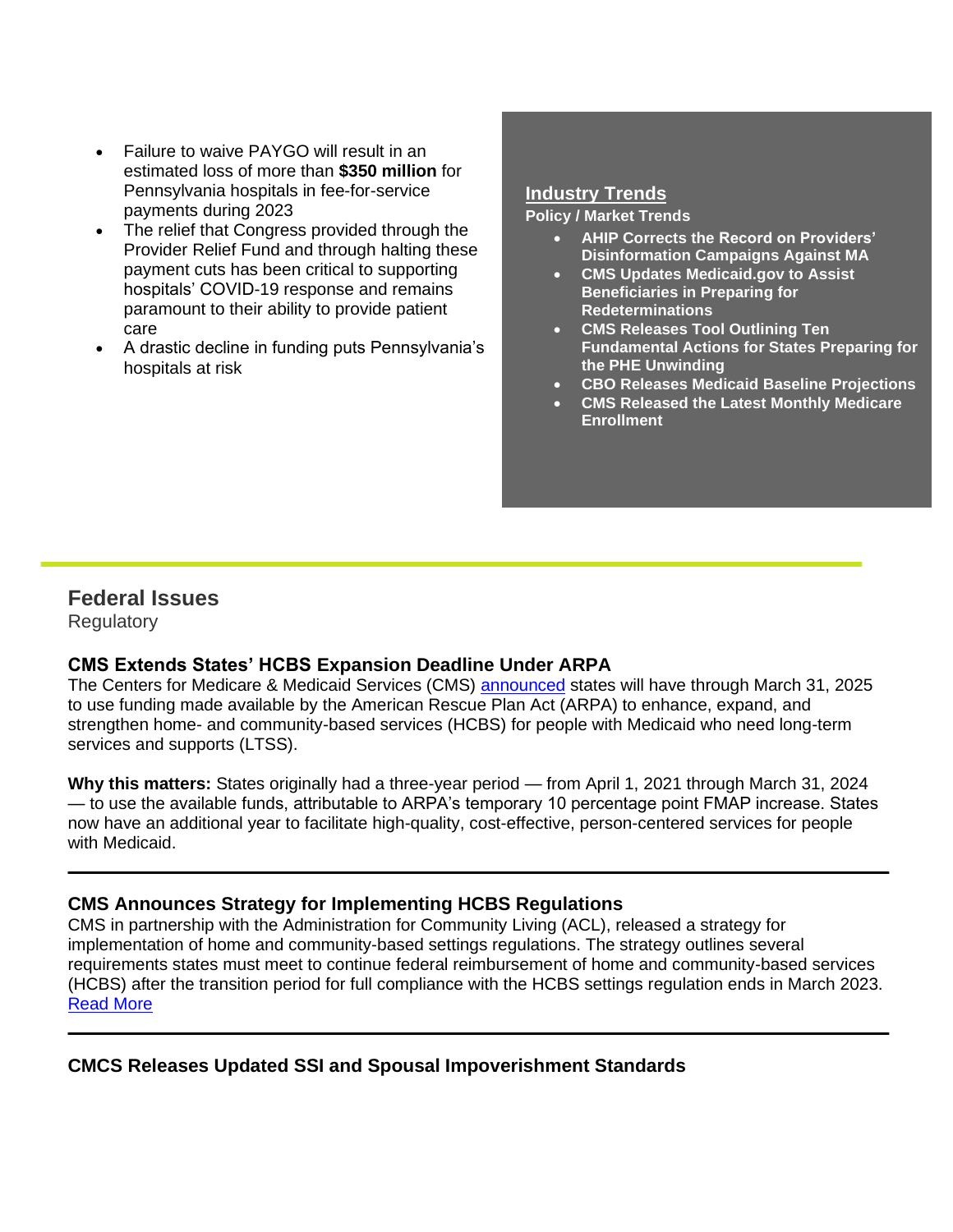The Center for Medicaid and Children's Health Insurance Program (CHIP) Services (CMCS) released an information bulletin with updated 2022 Supplemental Security Income (SSI) and Spousal Impoverishment Standards. Effective July 1, the minimum monthly maintenance needs allowance for all states except Alaska and Hawaii will be \$2,288.75. [Read More](https://www.medicaid.gov/federal-policy-guidance/downloads/cib06022022.pdf)

# <span id="page-2-0"></span>**COVID-19 Update**

- The White House launched the first federally supported ['test to treat'](http://ahip.informz.net/z/cjUucD9taT0yNDk5NzA1JnA9MSZ1PTUxOTA2NDUzOCZsaT0yNTI3OTk1Nw/index.html) COVID-19 site in Rhode Island. The site will immediately treat people who test positive for COVID-19 with medical evaluations and antivirals. The site also offers vaccination. More test to treat sites will be made available in Minnesota, New York, and Illinois in the near future in efforts to increase access to oral antivirals like Pfizer's Paxlovid.
- Additionally, according to a draft plan of reporting requirements reviewed by **Bloomberg**, the CDC is planning to stop collecting data from hospitals on suspected cases of COVID-19 now that the infection can be confirmed quickly. They may also ease data reporting requirements from rehabilitation and mental health facilities that aren't major intake sites for COVID-19 cases. The changes would apply to federal collection of data; states could still ask health care facilities to report other types of information.

# **State Issues**

# **Delaware**

Legislative

## <span id="page-2-1"></span>**Chiropractic Supportive Care Coverage Mandate Introduced**

[Senate Bill 309:](https://legis.delaware.gov/BillDetail?LegislationId=109586) This Act prohibits the denial of insurance coverage for chiropractic supportive care, which constitutes maintenance therapy. This requirement applies to policies, contracts, or certificates issued, renewed, modified, altered, amended, or reissued after December 31, 2023.

**Why this matters**: Current Delaware law prohibits annual or lifetime numerical limits on chiropractic visits for the treatment of back pain. The treatment of chronic back pain through chiropractic supportive care can prevent patients from requiring opioid pain medications or more expensive treatments.

## **New York**

Legislative

## <span id="page-2-2"></span>**Legislative Session Ends; Summary of Health Care Bills**

The legislative session wrapped up in Albany early Saturday morning. Below is a summary of bills of interest to that Highmark had been tracking and the final action on them: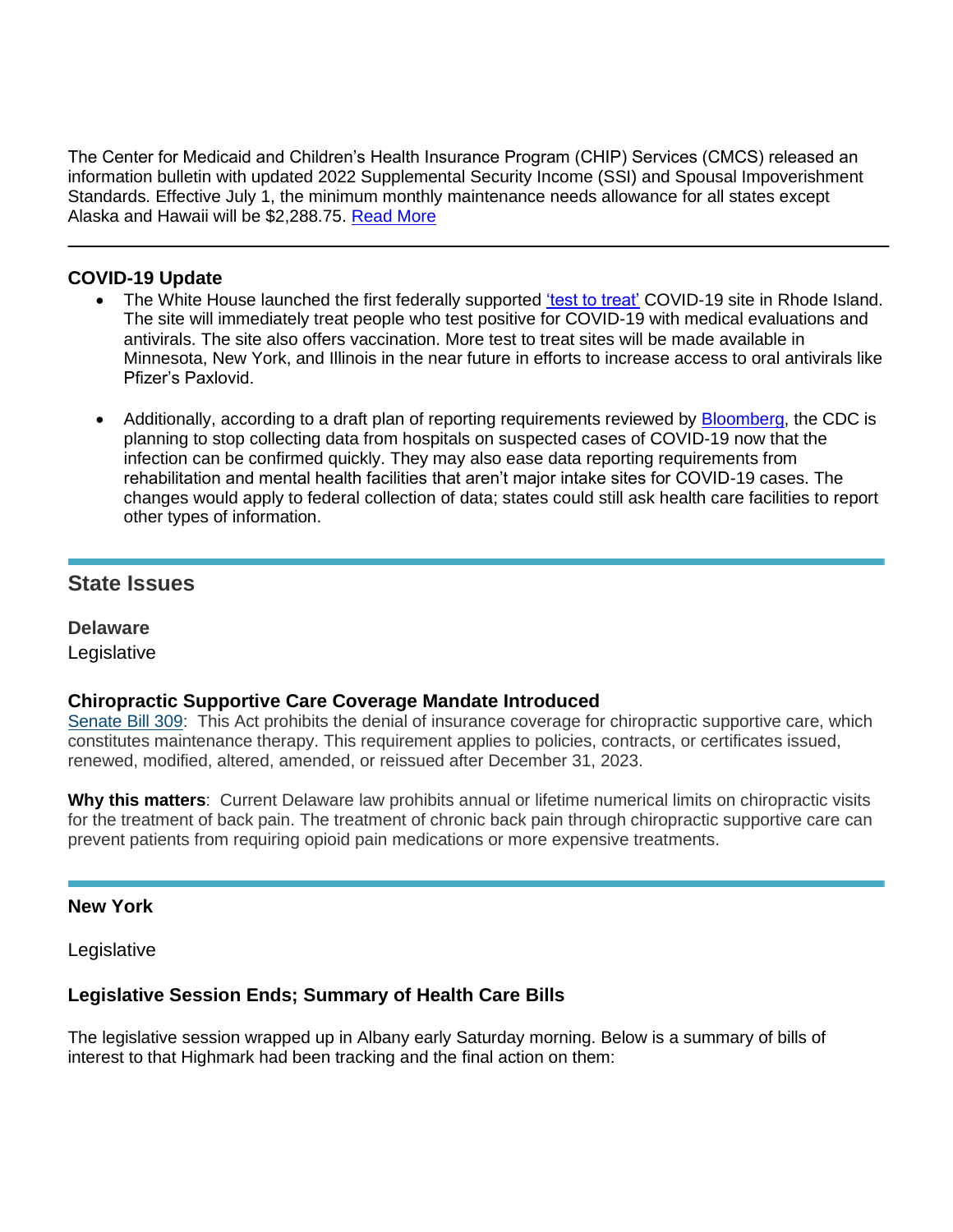### **Passed Both Houses**

- **Clinical Peer Reviewers A.879 /S.8113)**  Restrictions on plans' clinical peer reviewers.
- **PRICE Act S.4620-C)/A.5411-D —** Enacts the "Patient Rx Information and Choice Expansion" (PRICE) Act, which requires health plans to provide members of their providers with real-time information on prescription cost, benefit and coverage data.
- **Rx Copay Accumulator S.5299-A /A.1741-A —** Restricts health plans' copay accumulator programs by prohibiting them from recognizing the cost of drug coupons when calculating an insured individual's cost-sharing requirement.
- **MH Step Therapy S.5909/A.3276 —** Prohibits the use of step therapy protocols in coverage for the diagnosis and treatment of mental health conditions.
- **OT Referral S.5663-A/A.3202-C —** Allows patients up to ten visits with an occupational therapist without a referral.
- **Colorectal Screening A.2085-A/S.906-B —** Requires coverage for colorectal cancer screening starting at age 45.
- **Anti-competitive Contracting (A.8169-A/S.7199-A) —** A proposal prohibiting anti-competitive contracting practices (HEAL Act) passed with amendments.
- **Rx coverage in disaster (S.4856/A.7469)** Requires plans to include coverage of an immediate additional thirty-day supply of a prescription drug during a state disaster emergency.
- **Opioid treatment copay ban (A.372/S.5690)** Prohibits copayments for treatment at an opioid treatment program.
- **Medically Fragile Children (A.289-C/S.2121-C)** Mandated coverage for medically fragile children.

## **Did not pass**

- **Rx Price Increase Notice A.663-B/S.7449-C)** Requires drug manufacturers to provide an "early warning" on prescription drug price increases. Passed Senate; not acted on by the Assembly. We supported.
- **Single Payer A.6058/S.5474** The "NY Health Act," creating a government-run single payer system for the state, did not pass either house.
- **PA "Gold Card" S.8299/A.9908-A)** A "Gold Card" proposal that would exempt health care professionals from preauthorization requirements did not pass either house.
- **Dividend Tax S.8470/A.9519)** The so-called "Reinvest in New York" Act that would have imposed a tax on health plans' dividends and out-of-state transfers did not pass either house.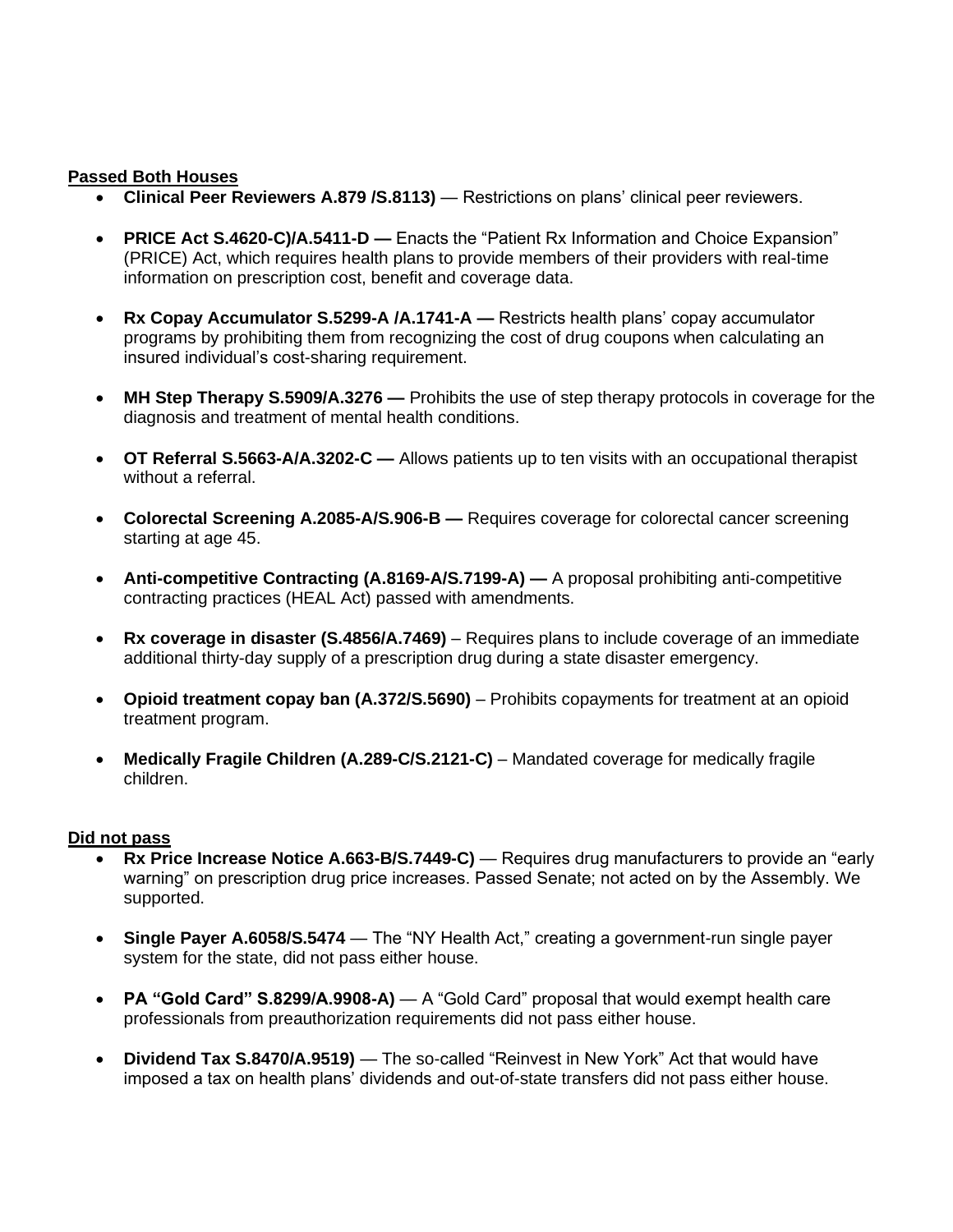The NY Health Plan Association [released a](https://nyhpa.org/wp-content/uploads/2022/06/HPA-on-end-of-session-June-22.pdf) statement on the final outcome of the session, noting that many of the bills that passed — such as the various prescription drug proposals and those imposing new mandated benefits — do nothing to address the underlying costs of health care and will ultimately increase the cost of health insurance and make it less affordable for New Yorkers.

**Regulatory** 

# <span id="page-4-0"></span>**Coverage Redeterminations when Public Health Emergency Ends**

While the federal and state public health emergency due to the COVID-19 pandemic remains in effect, the NY State of Health (NYSoH) is looking ahead to minimize the number of New Yorkers at risk of losing their Medicaid, Child Health Plus or Essential Plan coverage when the emergency and continuous coverage protections come to an end.

Last week, the NYSoH posted a new PHE Unwind [Digital Toolkit](https://secure-web.cisco.com/1LXoaViAdgBLgnUi5QrOhG9hYzC6pwf9WAWc9S3cVhAp9Xd8T6mf3eDrJBLWLLDSvbZivSia8xtrQ0UMUzYS__DCeeTXgaDNfaXefOz1SQhbi_SFyagWjXtCJGVx2FRhDD2Gj3gPsPalZnp-Lh1giyx38A_gBMMmg3kb6W6vOtp4d6FnB79DpifpQswxF6mFiDtvyOM3GcL4X-edKLIT11EJJHGwYmuS8UK4gxXT6c3x5gyxVzwN0Dw-gDJYLkklTpWkaHH_RMBNEdTXT2yS8ELCSvWsFHAdW3cvniaLTkqXC_PlbjauUQOB7VC7UYNfP/https%3A%2F%2Fnyhpa.us15.list-manage.com%2Ftrack%2Fclick%3Fu%3Db77e0923700d547aa4640b092%26id%3D1ff916067b%26e%3D16fec37c74) with materials designed to inform New Yorkers about renewing their coverage or exploring other available health insurance options if they no longer qualify for Medicaid, CHP or EP. The toolkit includes a number of templates that plans and other partners and stakeholders can "co-brand" to communicate with consumers in efforts to assist them in renewing coverage.

# **Industry Trends**

Policy / Market Trends

# <span id="page-4-1"></span>**AHIP Corrects the Record on Providers' Disinformation Campaigns Against MA**

AHIP sent a [letter](http://ahip.informz.net/z/cjUucD9taT0yNTAxNjM0JnA9MSZ1PTUxOTA2NDUzOCZsaT0yNTMxMzMzMg/index.html) to the Centers for Medicare & Medicaid Services (CMS) to refute false and misleading reports about Medicare Advantage (MA) being spread by provider organizations like the American Hospital Association and American Medical Association. The letter strongly reaffirms MA plans' commitment to put patients and consumers first by ensuring MA delivers affordability, access, quality, value, and satisfaction while striving to improve health equity.

The letter highlights the value MA provides to nearly 30 million Americans and discusses why the programs has continued to grow while receiving overwhelming customer satisfaction ratings. AHIP also shares stories of personal health journeys of MA enrollees to showcase the program's popularity and value.

The letter also discusses the importance of prior authorization and the role it plays in improving affordability and quality for everyone. AHIP's letter cites independent studies that show how differences in the provision of care can lead to unnecessary, costly, or inappropriate medical treatments that can harm patients. AHIP reaffirms the role of health insurance providers and their comprehensive view of the health care system, allowing them to implement innovative solutions to streamline processes, improve the quality of care, reduce costs, and enhance patients' overall care experience.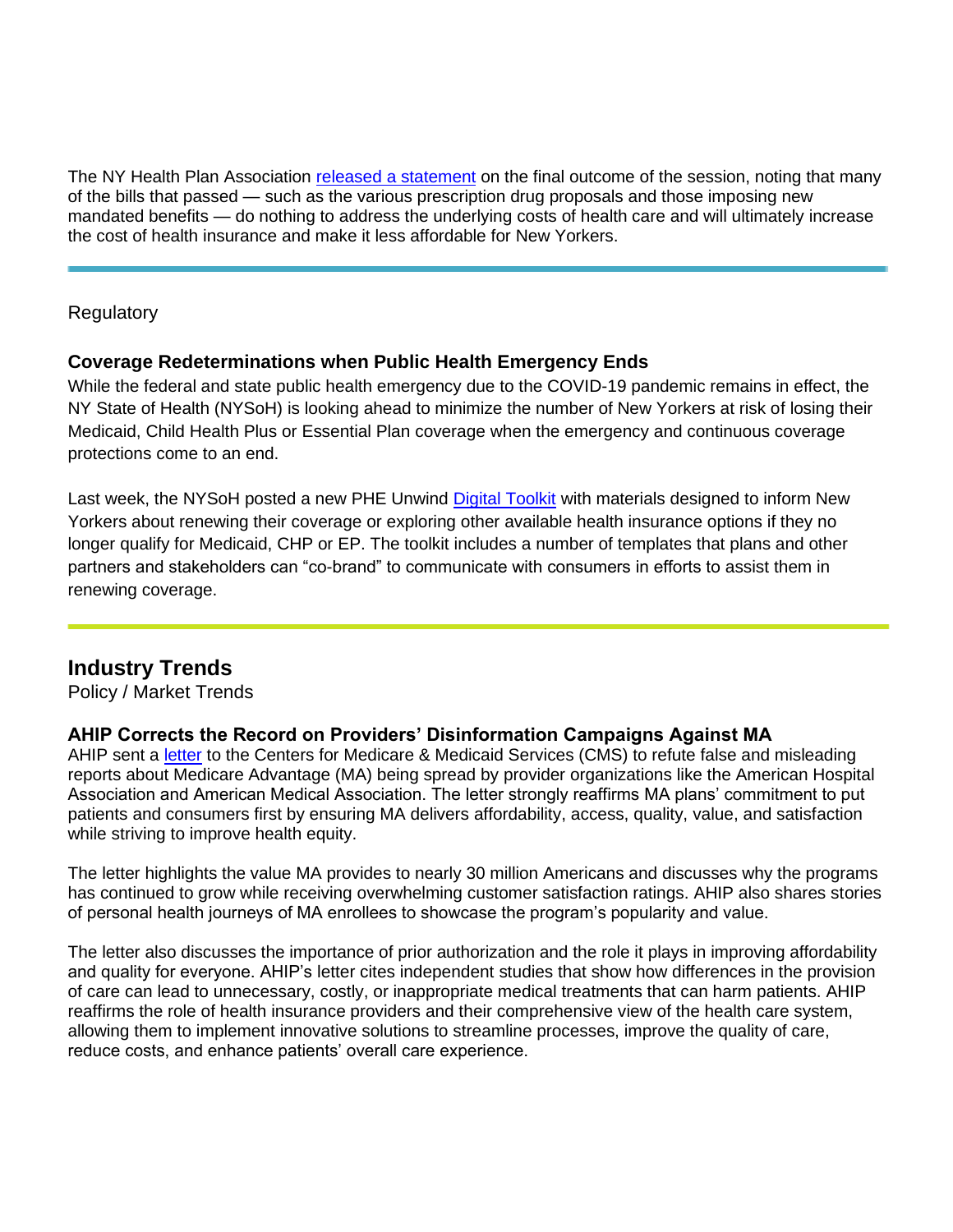AHIP also corrects the record on misrepresentation of the recent Department of Health and Human Services (HHS) Office of Inspector General (OIG) report on prior authorization in MA. The letter details how the findings of the OIG report are not an indictment of prior authorization, but rather a compelling story of value and access.

Finally, AHIP reaffirms their commitment to working with CMS, providers, and industry partners to improve health care for all seniors and people with disabilities. The letter reads, "Health insurance providers, doctors, hospitals, and health care systems all agree that seniors should have access to medically needed care, and that they should be protected from bad actors. Our focus now should be on streamlining and automating prior authorization and similar medical management tools through national interoperability standards to ensure patient protections while easing administrative burdens."

### <span id="page-5-0"></span>**CMS Updates Medicaid.gov to Assist Beneficiaries in Preparing for Redeterminations**

CMS launched enhancements to Medicaid.gov to help beneficiaries renew their Medicaid or Children's Health Insurance Program (CHIP) coverage in preparation for the end of the Public Health Emergency (PHE).

**Why this matters:** The site now features a "call to action" button, which will automatically direct beneficiaries to a "Renew your Medicaid and CHIP Coverage" page that provides information on how to get ready to renew coverage and update their contact information if needed. The page also includes an interactive map to connect beneficiaries to their state Medicaid agency.

# <span id="page-5-1"></span>**CMS Releases Tool Outlining Ten Fundamental Actions for States Preparing for the PHE Unwinding**

CMS released a new tool states can use to further prepare for the eventual end of the COVID-19 public health emergency (PHE) and return to normal Medicaid and CHIP eligibility and enrollment operations. The tool highlights the ten fundamental actions states need to complete to prepare for unwinding when the Medicaid continuous enrollment requirement ends, and provides links to all the CMS guidance and resources states need to support their planning efforts. [Read More](https://www.medicaid.gov/resources-for-states/downloads/top-10-fundamental-actions-to-prepare-for-unwinding-and-resources-to-support-state-efforts.pdf)

## <span id="page-5-2"></span>**CBO Releases Medicaid Baseline Projections**

The Congressional Budget Office (CBO) released its budget and economic projections for 2022 to 2023. Within the projections, CBO increase its estimated outlays for Medicaid in 2022 by \$39 billion (8%) and its projections for such outlays over the 2022-2031 period by \$49 billion (1%). This increase is partially driven by the fact that CBO estimates that the PHE will end in July 2023, and continuous enrollment provisions in the Families First Coronavirus Response Act (FFCRA) will remain in place until that time.

#### <span id="page-5-3"></span>**CMS released the latest monthly Medicare enrollment**

The latest [monthly Medicare enrollment](https://data.cms.gov/summary-statistics-on-beneficiary-enrollment/medicare-and-medicaid-reports/medicare-monthly-enrollment) data from CMS shows over 64.2M people are enrolled in Medicare, as of Feb. 2022. This is a decrease of 6K since the last report.

o Overall, 34.9M are enrolled in Original Medicare.